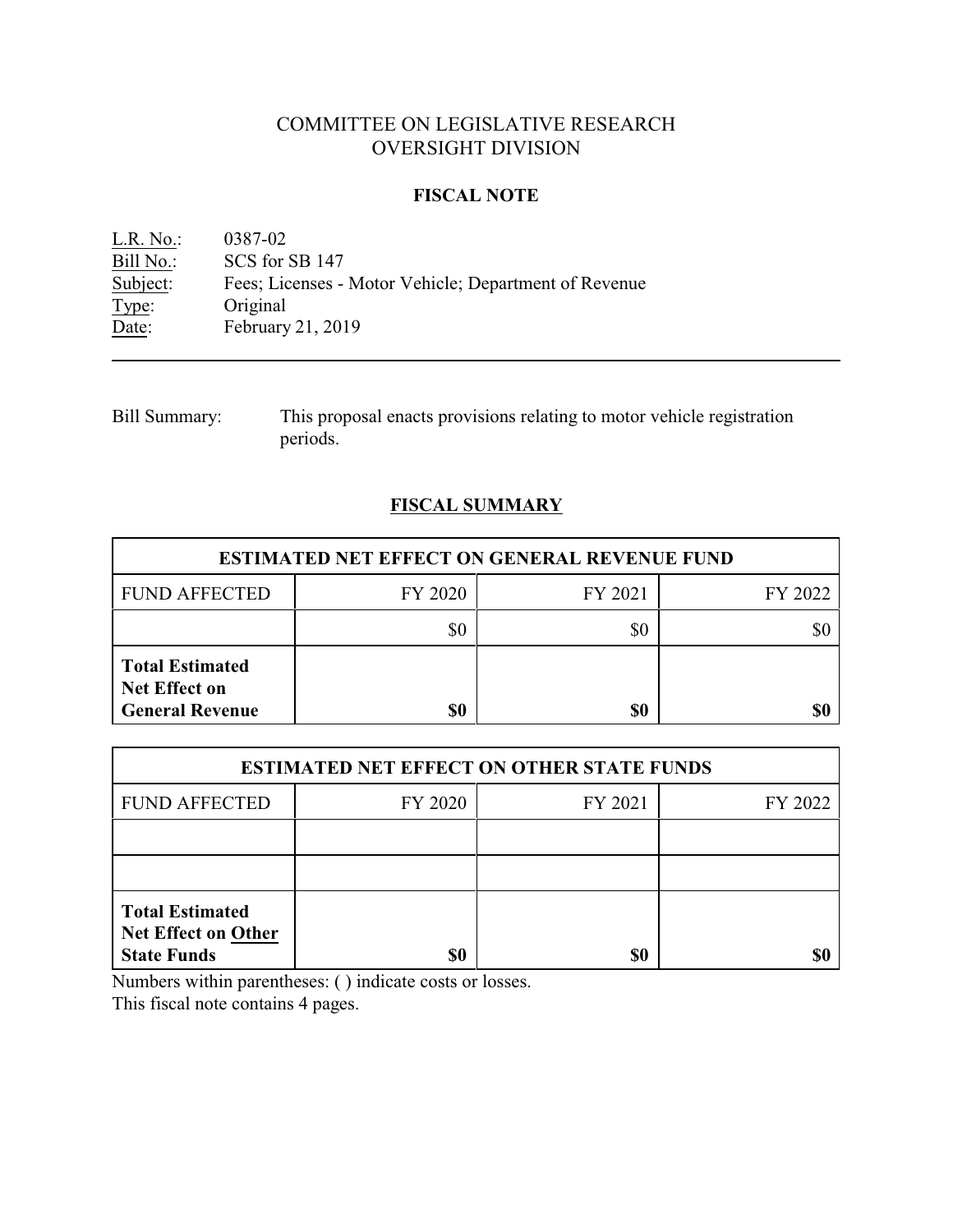L.R. No. 0387-02 Bill No. SCS for SB 147 Page 2 of 4 February 21, 2019

| <b>ESTIMATED NET EFFECT ON FEDERAL FUNDS</b>                        |         |         |         |  |
|---------------------------------------------------------------------|---------|---------|---------|--|
| <b>FUND AFFECTED</b>                                                | FY 2020 | FY 2021 | FY 2022 |  |
|                                                                     |         |         |         |  |
|                                                                     |         |         |         |  |
| <b>Total Estimated</b><br>Net Effect on All<br><b>Federal Funds</b> | \$0     | \$0     |         |  |

| <b>ESTIMATED NET EFFECT ON FULL TIME EQUIVALENT (FTE)</b>    |         |         |         |  |
|--------------------------------------------------------------|---------|---------|---------|--|
| <b>FUND AFFECTED</b>                                         | FY 2020 | FY 2021 | FY 2022 |  |
|                                                              |         |         |         |  |
|                                                              |         |         |         |  |
| <b>Total Estimated</b><br><b>Net Effect on</b><br><b>FTE</b> |         |         |         |  |

 $\Box$  Estimated Net Effect (expenditures or reduced revenues) expected to exceed \$100,000 in any of the three fiscal years after implementation of the act.

| <b>ESTIMATED NET EFFECT ON LOCAL FUNDS</b> |         |         |         |  |
|--------------------------------------------|---------|---------|---------|--|
| <b>FUND AFFECTED</b>                       | FY 2020 | FY 2021 | FY 2022 |  |
| <b>Local Government</b>                    | \$0     | \$0     | \$0     |  |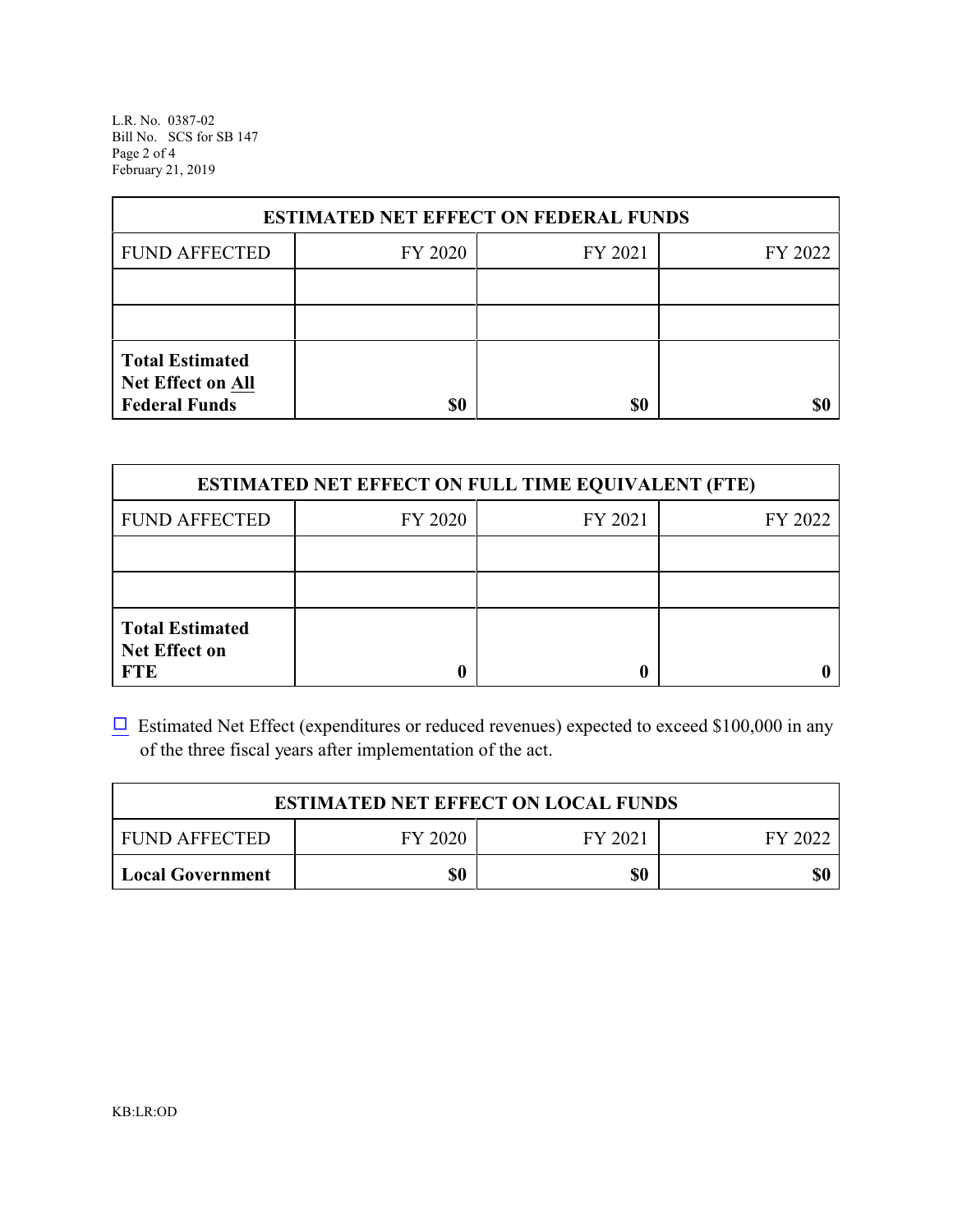L.R. No. 0387-02 Bill No. SCS for SB 147 Page 3 of 4 February 21, 2019

#### **FISCAL ANALYSIS**

#### ASSUMPTION

Officials from the **Department of Revenue**, **Department of Transportation** and **Department of Public Safety - Missouri Highway Patrol** each assume the proposal will have no fiscal impact on their respective organizations.

**Oversight** notes that the agencies mentioned above have stated the proposal would not have a direct fiscal impact on their organization. Oversight does not have any information to the contrary. Therefore, Oversight will reflect a zero impact on the fiscal note for these agencies.

| FISCAL IMPACT - State Government | FY 2020<br>$(10 \text{ Mo.})$ | FY 2021    | FY 2022    |
|----------------------------------|-------------------------------|------------|------------|
|                                  | <u>\$0</u>                    | <u>\$0</u> | <u>\$0</u> |
| FISCAL IMPACT - Local Government | FY 2020<br>$(10 \text{ Mo.})$ | FY 2021    | FY 2022    |
|                                  | <u>\$0</u>                    | \$0        | <u>\$0</u> |

### FISCAL IMPACT - Small Business

No direct fiscal impact to small businesses would be expected as a result of this proposal.

#### FISCAL DESCRIPTION

This proposal specifies that fees for the renewal of noncommercial motor vehicle registrations would be due at the end of the month after the registration expires.

This legislation is not federally mandated, would not duplicate any other program and would not require additional capital improvements or rental space.